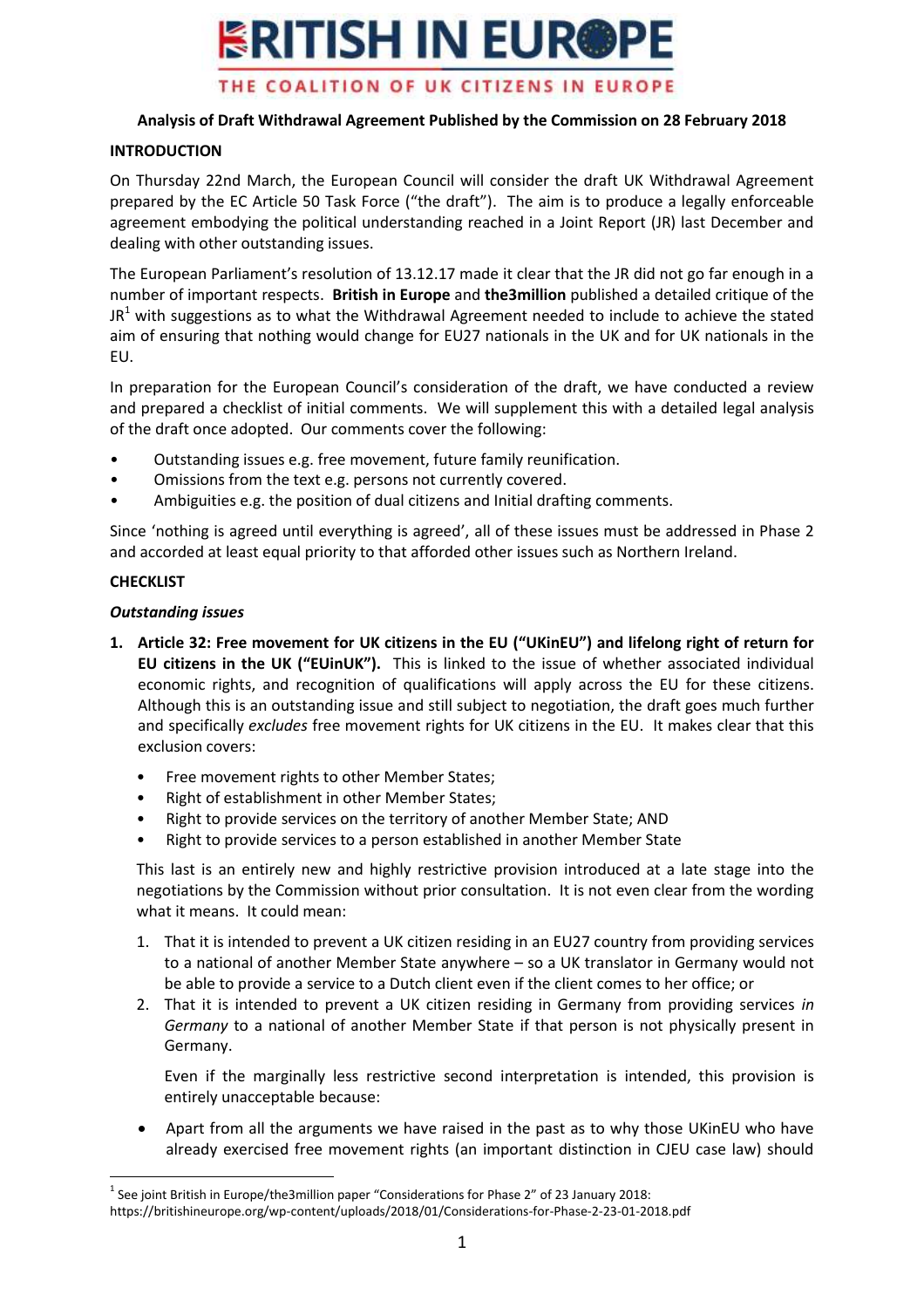# **ERITISH IN EUR@PE**

## THE COALITION OF UK CITIZENS IN EUROPE

have them safeguarded, this new provision simply ignores the way the world works in the EU in the  $21^{st}$  century, partly due to the success of the Single Market and partly due to technology. The right to work that the JR purports to guarantee in the host state will be meaningless for large numbers of self-employed people<sup>2</sup>. A UKinEU translator or IT consultant based in Germany, asked by a French company to provide it with translation or IT services remotely *from Germany*, would have to refuse simply because the client was established elsewhere and not physically present in Germany.

- Looked at from the point of view of the EU client, such a rule would represent an irrational restriction on their freedom to choose their service-providers: from the point of view of the UKinEU worker, it could easily spell bankruptcy.
- Moreover, the enforcement of this pedantic distinction is going to require a mountain of complex bureaucracy, simply to verify that UK citizens are no longer doing what they moved to the EU27 to do.
- The absurd mirror image of this, if reciprocity were to apply, would be that the UK would make similar provision to prevent EU27 citizens based in the UK from working for nationals of their home or any other EU State.
- More incongruously still, a UK lawyer established as an avvocato in Italy will be able to provide advice to a US or Australian client without difficulty, but will have to decline to advise a client who happens to be based in the EU.
- The provision will have to be redrafted in any event, since the wording is not clear. It is so badly thought through in policy terms that it ought to be deleted altogether.
- **2. Articles 12-18: Securing our status.** We will not repeat all the arguments we have made previously concerning the acceptance by the EU of the UK's proposal for settled status<sup>3</sup> and, the inclusion at the last minute, due to reciprocity, of an option for EU 27 countries to apply a similar conditional application system to UKinEU, in clear departure from EU law. The draft deals with this in Title II, Chap I:
	- **Overall comment:** Paragraph 16 of the JR provided States with two options for registering residence rights. Article 17 of the draft WA provides over 3 pages of detailed explanation of the option for a new conditional system, followed by a single paragraph merely acknowledging the existence of an option not to require new applications to be made. In order to avoid confusion on this important topic, this section should start with a clear statement of the two options, followed by such detail of each as is necessary. The explanation of the option of retaining the present declaratory system should expressly refer to the procedures in Directive 2004/38, thereby simplifying the drafting in the WA at the same time as retaining a system which has stood the test of time and legal consideration.
	- **Article 17: Member States with existing registration systems.** the drafting seems to assume a system (like the UK) where to date citizens have not been registered. In EU countries where they have been registered, but have not formally been required to have permanent residence cards, some of these provisions should fall away e.g. 17(1)(j)-(m)
- **3. Article 9: Future family reunification.** In contrast to free movement, this right, which is also still subject to negotiations, has been included in the draft. We are happy to support this for both groups, as a failure to provide it will result in discrimination vis-à-vis the younger demographic in the UKinEU and EUinUK groups.

#### *Omissions*

 $\overline{a}$ 

**1. Article 9: Family reunification. "***Surinder Singh***" rights for returning citizens.** This is not covered. Citizens returning to their home countries post end-transition should be able to do so with their non-British or British non-EU spouses under EU rules, not national immigration rules. Put simply, a German citizen who leaves the UK post end-transition must be able to return to

 $2$  The draft does not make clear whether it also prevents UK workers employed by an EU company from providing services to clients of the company based in other States.

 $3$  For example, see joint paper with the3million, Considerations for Phase 2, as above.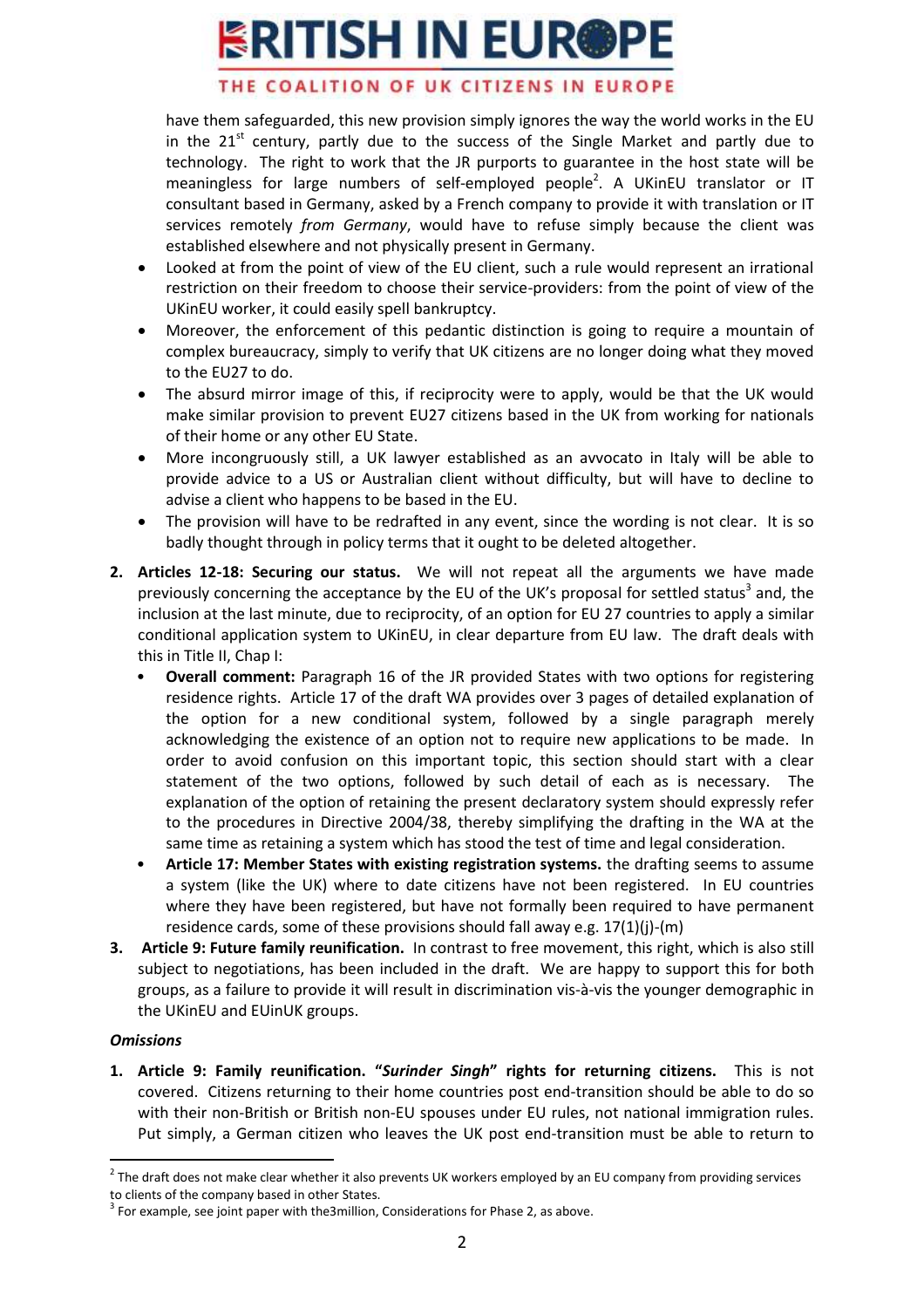# **ERITISH IN EUR@PE**

# THE COALITION OF UK CITIZENS IN EUROPE

Germany with a British spouse, and a British citizen who leaves Germany to return to the UK with a German spouse must be able to do so too, both under EU rules as they can now.

- **2. Article 9:** *Zambrano* **carers** (non-EU parents caring for children who themselves have rights under the WA)**.** The draft does not cover them, but should.
- **3. Article 25: Recognition of qualifications limited to host State or State of work.** This limitation is linked to free movement for UKinEU but it will impact *all* those who hold UK qualifications, whether EU citizens in the UK or UKinEU.
- **4. Rights of lawyers to establishment under their home title in the host state.** Article 2 of Directive 5/98 allows lawyers to establish themselves in another Member State under their home title. Where a person who falls within the personal scope of the draft and their sole place of establishment is in their host state of residence so that they practise solely out of the host state, there appears no logical reason to exclude such establishment under Article 2. There is no logical reason why a French or German lawyer currently practising under their home title and solely established in the UK, possibly dealing with French/German clients both in the UK and in France/Germany should not continue to do so; the same is true for a UK lawyer who actually resides in their host state, and practises solely out of that host state. This clear removal of an existing right to practise could not come at a worse time: an Italian in the UK in doubt about his/her post-Brexit rights is most likely to want advice from a co-national: this restriction removes a set of UK-based Italian avvocati from being able to give such advice.

# *Ambiguities*

 $\overline{a}$ 

- **1. Articles 8(c), 9(1)(a), and 9(1)(b): Dual citizens.** It is not clear that the drafting of these articles covers those EUinUK and UKinEU who have decided to take dual citizenship and this should be clear, in line with the Lounes case law. The draft must expressly cover those with dual citizenship and clarify that, where conflict arises between their rights as a person within the scope of the WA and their rights as nationals, their WA rights represent their minimum entitlement and as an add-on to their rights as a citizen in the host state.
- **2. Articles 8(b), 8(d), 9(1)(c), 9(1)(d), 23(2) and 24. Frontier workers.** There are a number of issues that need to be clarified. In the definition, how frequent, regular or recent as at Brexit does the economic activity have to be? How are status and state of work to be evidenced, in particular for self-employed frontier workers? What happens once the current job in the state of work comes to an end? There must be at least a "grace period" of, say, a year to get another job/establish another business.
- **3. Articles 9(1)(a) & 9(1)(b): Temporary absence.** Since it appears that citizens must show that not only have they exercised residence rights before end of transition period but also continue to reside post the end of transition, it must be clear that a temporary absence from the host country on the day after end of transition, e.g. due to a work posting or need to care for a sick relative, does not affect the rights of such a citizen.
- **4. Article 17(1)(h): Criminality checks.** We will not repeat what we have said as regards systematic criminality checks<sup>4</sup> other than to note that as regards Article 17(1)(h): where citizens are exchanging a permanent residence card for any new status, no systematic criminality or security check without reasonable suspicion of its necessity should be carried out.
- **5. Articles 18 and 19**: Some redrafting of Articles 18 and/or 19 is required as at present they are self-contradictory. Chapter VI of Directive 2004/38 contains important safeguards for those who are accused or guilty of misconduct: in addition to due process requirements the safeguards also prevent deportation unless such a measure is proportionate having regard to the offence and the personal circumstances of the offender and his/her family. Art. 19 of the Commission's draft says that these safeguards apply in *any* case of restriction of residence rights. Art. 18.1 says that Chapter VI applies to conduct prior to the end of the transition period, but Art. 18.2 clearly implies that it does not apply to post-transition conduct. The WA needs to make clear what parts of Chapter VI apply in the case of post-transition period conduct: among other things, in addition

 $4$  See for example our Considerations for Phase 2 paper as above.